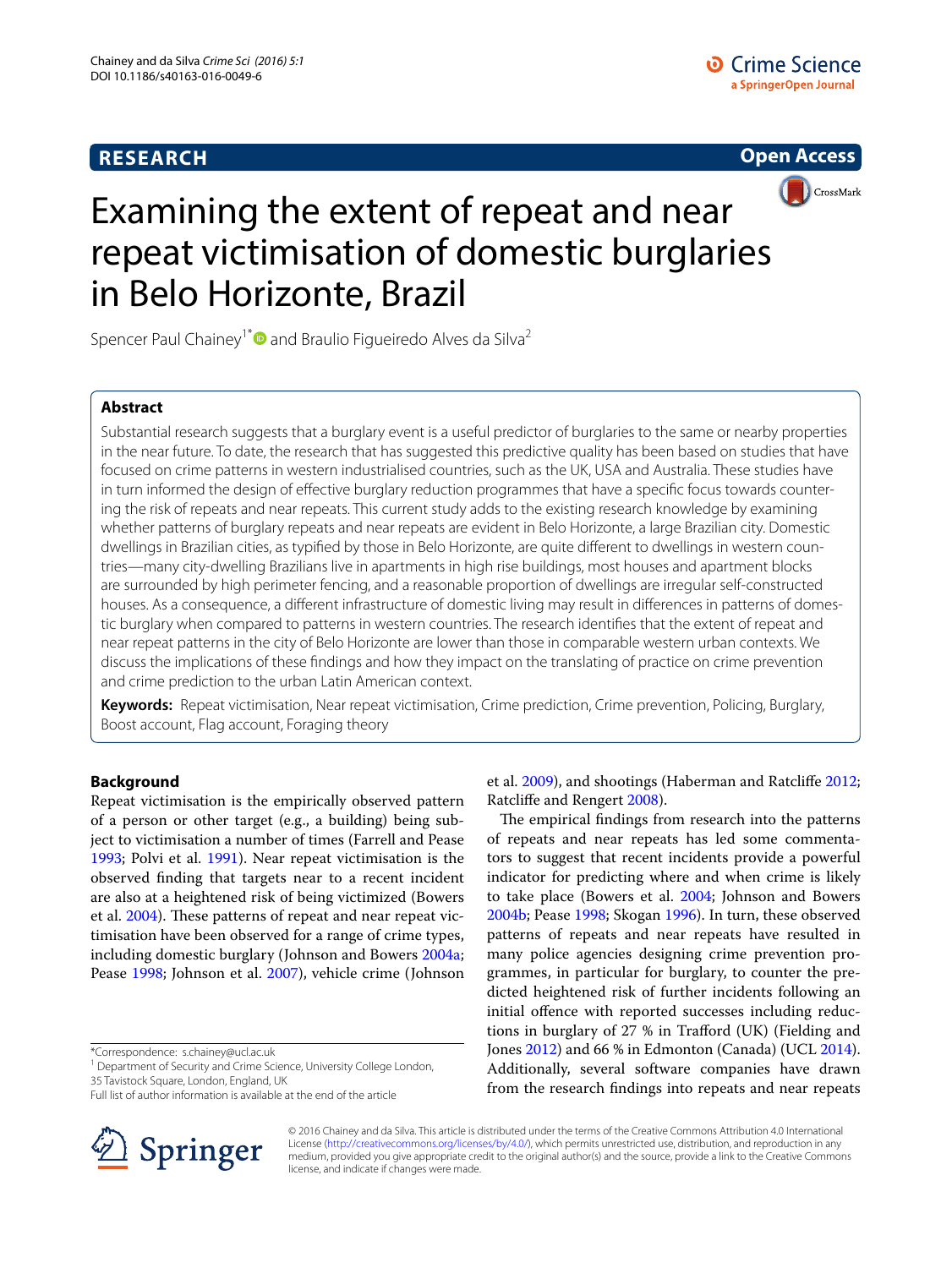to design applications for predicting crime, for example PredPol [\(2013](#page-9-12)) and HunchLab (Azavea [2015](#page-8-1)).

To date, the analysis of repeat and near repeat patterns of crime has been applied in many western countries, including Europe (Bernasco [2008;](#page-8-2) Bowers and Johnson [2005](#page-8-3)), the USA (Haberman and Ratcliffe [2012;](#page-9-6) Ratcliffe and Rengert [2008;](#page-9-7) Wells et al. [2011\)](#page-9-13), and Australia (Townsley et al. [2003](#page-9-14)) but has received very little analytical attention in non-western contexts, such as Latin American countries. In this paper we describe research that examined whether patterns of repeat victimisation and near repeat victimisation of domestic burglary are evident in Belo Horizonte, Brazil—a typical Brazilian city. We hypothesise that patterns of burglary repeats and near repeats are evident in Belo Horizonte, but the extent of these patterns are likely to be different to those found in western countries. We consider whether differences in patterns of burglary repeats and near repeats are due to contextual urban infrastructure differences between Latin American countries and western countries. If patterns of burglary repeat and near repeat victimisation are less evident in Latin American countries, this would indicate that crime prediction software tools and police strategies for countering repeats and near repeats that have been developed to suit western contexts may be less suitable in Latin American countries for supporting burglary prevention.

Section ["Repeats, near repeats, theories that underpin](#page-1-0)  [their patterns, and crime prevention initiatives designed](#page-1-0)  [to counter these patterns"](#page-1-0) of the paper describes patterns of repeat and near repeat victimisation from a range of studies in western countries to offer a benchmark against which the research findings can be compared. In ["Repeats, near repeats, theories that underpin their pat](#page-1-0)[terns, and crime prevention initiatives designed to coun](#page-1-0)[ter these patterns](#page-1-0)" section we also describe the theory that underpin the patterns of repeat and near repeat victimisation and describe several burglary prevention programmes that have been designed to counter the risk of repeats and near repeats. In ["Policing, burglary, and](#page-3-0)  [crime reporting in Brazil](#page-3-0)" section we describe burglary patterns in Brazil and consider whether crime reporting and recoding practices for our study area may have an impact on our research findings. Section "[Study area and](#page-4-0)  [the domestic living infrastructure in Brazilian cities"](#page-4-0) describes our study area of Belo Horizonte, including details about the city's urban infrastructure and typical domestic security arrangements.<sup>1</sup> Section "Method: data, [and spatial-temporal analysis of domestic burglary"](#page-4-1)

describes the method used for examining the extent of burglary repeat and near repeat victimisation in Belo Horizonte. In ["Results: analysis of repeat victimisation](#page-5-0)  [and near repeat victimisation](#page-5-0)"section the results are described, and in "[Discussion and implications"](#page-6-0) section the results are discussed, along with the implications of these findings on crime prediction and burglary prevention in Brazil and elsewhere in Latin America. Conclusions from the research are provided in ["Conclusions"](#page-8-4) section.

# <span id="page-1-0"></span>**Repeats, near repeats, theories that underpin their patterns, and crime prevention initiatives designed to counter these patterns**

### **Patterns of repeat and near repeat victimisation**

Repeat victimisation is the concept of a person or building being subject to victimisation a number of times. Research into repeat victimisation has shown that, overall, risk doubles following a victimisation, and that repeats occur swiftly after the initial incident (Farrell and Pease [1993;](#page-9-0) Polvi et al. [1991](#page-9-1)). Table [1](#page-2-0) shows the extent of burglary repeat victimisation has been recorded to be between 7 and 33 % of all burglaries in several western and developed countries.<sup>[2](#page-1-2)</sup> Interviews with offenders have also supported the empirical observations of patterns of repeat victimisation, with Ericsson ([1995](#page-9-15)), for example, finding that 76 % of offenders interviewed returned to a number of houses to burgle them 2–5 times.

Near repeat victimisation is the observed finding that targets near to a recent incident are at a heightened risk of being victimised. The level of risk to neighbouring targets is lower than the risk of victimisation to the recent victimised target, and decays with distance from this original target. Similar to repeat victimisation, this heightened risk to neighbouring targets decays over time (Bowers et al. [2004](#page-8-0)). Listed in Table [2](#page-2-1) are examples of the extent of burglary near repeat victimisation sourced from police agencies in the UK and New Zealand (from analysis conducted within police agencies) $3$  and show, when defined as burglaries committed within 200 m and 7 days of an originator offence, near repeats can account for up to a quarter of all burglaries. Table [2](#page-2-1) also shows variation exists between locations, but that in general, near repeats

<span id="page-1-1"></span> $^{\rm 1}$  The review of Brazilian urban infrastructure, domestic living and common burglary prevention efforts allows us to draw conclusions from the analysis findings and consider the practical replication of burglary prevention efforts that have been applied in western contexts.

<span id="page-1-2"></span><sup>&</sup>lt;sup>2</sup> While the time-window for measuring repeat victimisation is known to have an effect on results (Farrell et al. [2002](#page-9-16)), the studies selected for illustration in Table [1](#page-2-0) all used a 1 year time-window, therefore, enabling comparison. Results from studies at national and local levels are provided in order to illustrate a range of burglary repeat victimisation levels, and to illustrate how levels at the local level may vary when compared to national levels of burglary repeat victimisation.

<span id="page-1-3"></span><sup>&</sup>lt;sup>3</sup> To date, while many studies have reported statistical evidence of near repeat patterns (for example, Bowers and Johnson [2005;](#page-8-3) Haberman and Ratcliffe [2012;](#page-9-6) and Townsley et al. [2003](#page-9-14)), very few have recorded the extent to which near repeats account for all crime.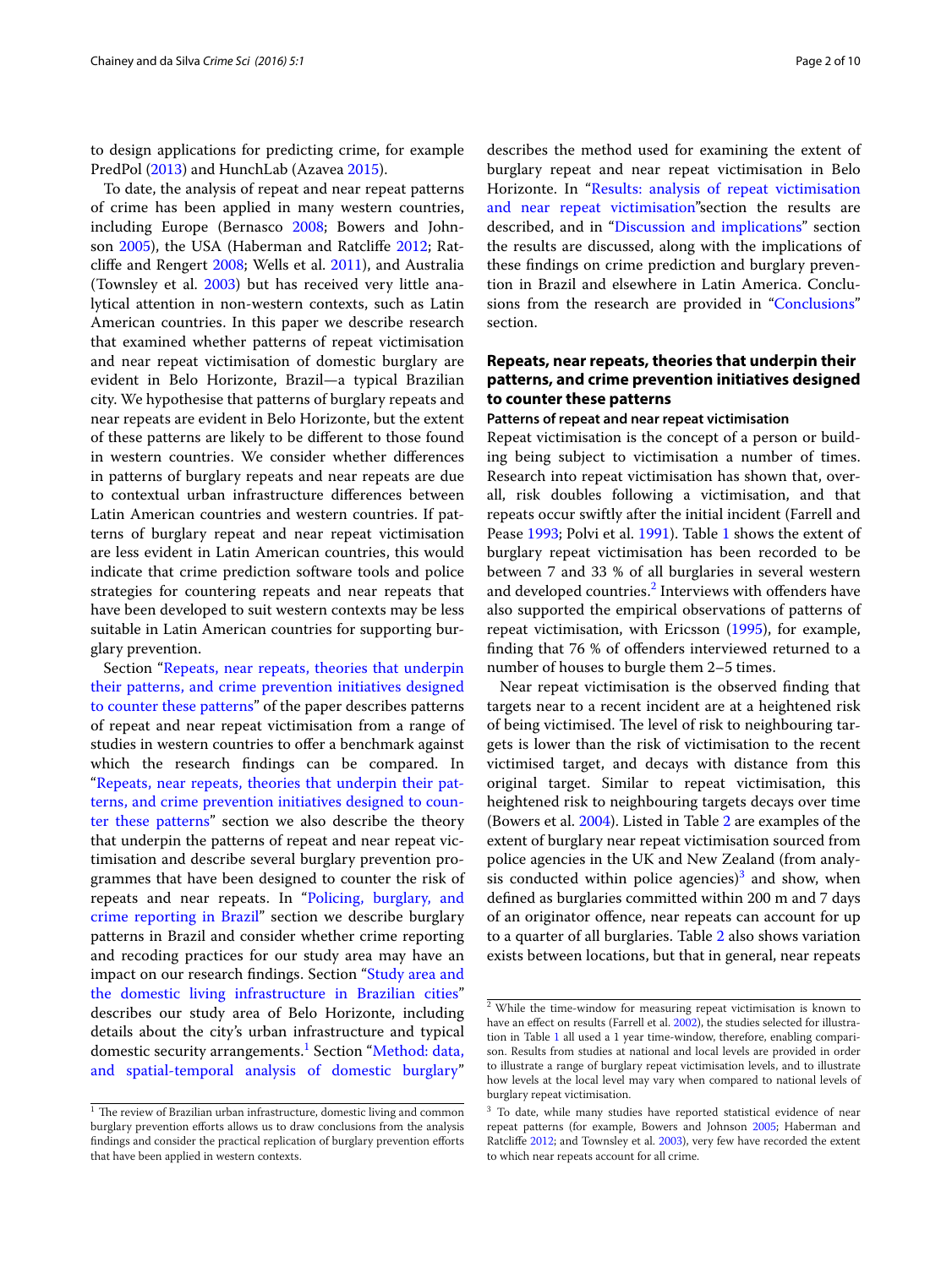<span id="page-2-0"></span>**Table 1 The extent of burglary repeat victimisation as reported from a range of studies in western and devel‑ oped countries**

| Location of study and source                                                                     | Proportion of burglary<br>that was repeat victimi-<br>sation (%) |
|--------------------------------------------------------------------------------------------------|------------------------------------------------------------------|
| Birmingham, England: 2011<br>(BBC 2012)                                                          | 30                                                               |
| England and Wales: 2012/13<br>(ONS 2013)                                                         | 14                                                               |
| Japan: 1989<br>(Farrell and Bouloukos 2001)                                                      | 22                                                               |
| Newcastle, England: 2010<br>(Safe Newcastle Partnership 2011)                                    | 15                                                               |
| Netherlands: 1996<br>(Farrell and Bouloukos 2001)                                                | 21                                                               |
| Northumberland County, England: 2009<br>(Northumberland Community Safety Partner-<br>ship, 2009) | 7                                                                |
| South Auckland, New Zealand: 2014<br>(Chainey and Silva 2015)                                    | 10                                                               |
| Sweden: 1996<br>(Farrell and Bouloukos 2001)                                                     | 13                                                               |
| USA: 1996<br>(Farrell and Bouloukos 2001)                                                        | 33                                                               |

For each study the time measurement window for analysing repeat victimisation was 1 year

<span id="page-2-1"></span>**Table 2 The extent of burglary near repeat victimisation as reported from a range of analysis studies conducted by police agencies in the UK and New Zealand**

| Measure of near in space and near<br>in time to originator incident,<br>and location of study and source | Proportion of burglary that<br>was near repeat victimisa-<br>tion $(%)$ |
|----------------------------------------------------------------------------------------------------------|-------------------------------------------------------------------------|
| Within 200 m and 7 days                                                                                  | 14                                                                      |
| Within 200 m and 14 days                                                                                 | 23                                                                      |
| Herefordshire, UK (West Mercia Police<br>2012)                                                           |                                                                         |
| Within 300 m and 10 days                                                                                 | 16                                                                      |
| Kettering, UK (Northamptonshire Police<br>2013)                                                          |                                                                         |
| Within 200 m and 7 days                                                                                  | 23                                                                      |
| Newcastle, UK (Chainey 2014)                                                                             |                                                                         |
| Within 100 m and 1 day                                                                                   | 1                                                                       |
| Within 100 m and 7 days                                                                                  | 5                                                                       |
| Within 200 m and 7 days                                                                                  | 12                                                                      |
| Auckland, New Zealand (New Zealand<br>Police 2014a)                                                      |                                                                         |
| Within 100 m and 1 day                                                                                   | $\mathfrak{D}$                                                          |
| Within 100 m and 7 days                                                                                  | 5                                                                       |
| Within 200 m and 7 days                                                                                  | 12                                                                      |
| Wellington, New Zealand (New Zealand<br>Police 2014b)                                                    |                                                                         |

For each study, data for 1 year was used to measure the extent of near repeats

within 200 m and 7 days of an originator offence accounted for at least 12 % of all burglaries.

### **Theories that explain the patterns of repeats and near repeats**

The reasons why repeats and near repeats occur can principally be explained by the boost account and optimal foraging theory, and the flag account. The boost account refers to an offender deciding to return to the same location, boosted by the success of previous crime commission (Bowers and Johnson [2004;](#page-8-5) Pease [1998\)](#page-9-3). This boost principle also applies to near repeats, based on the idea that the offender is boosted to return because of their familiarity with the area (following the initial offence), the means of breaking in and the layout of the neighbouring properties are likely to be similar, and the neighbours are likely to have possessions worth stealing, similar to those stolen in the initial burglary (Chainey [2012\)](#page-8-6).

Optimal foraging theory provides a means of explaining why the boost account occurs (Bowers and Johnson [2004](#page-8-5); Johnson et al. [2009\)](#page-9-5). This approach likens offenders to foraging animals. As a forager, an offender makes a trade-off between the rewards of crime commission that are most obvious and immediately available (i.e., returning to commit a repeat), and the effort and risks that will be expended in seeking better opportunities. Once an area has been exhausted of the best theft opportunities, the forager moves on (i.e., seeking to commit burglary elsewhere).

The flag account suggests there is some enduring quality about the target that highlights (flags) its high level of vulnerability to would-be offenders (Pease [1998](#page-9-3)).<sup>[4](#page-2-2)</sup> Different to the boost account, the flag account suggests a repeat offence is likely to be committed by a different offender than who committed the initial offence. In addition, the flag account suggests the time between an initial offence and a repeat is more likely to be random, rather than following swiftly after an initial incident.

In practice, a combination of boost, optimal foraging and flag theories are likely at play in explaining why repeats and near repeats occur. For instance, the flag characteristics of a property may initially attract an offender because it is seen as an easier target, with the risk of future burglary being boosted following an initial incident. Foraging behaviour then helps explain why an offender may return to the same or nearby locations for a short period after a previous offence to carry out a spate of further offences.

<span id="page-2-2"></span><sup>&</sup>lt;sup>4</sup> In terms of burglary, these qualities could include the property being situated at the end of a terrace, which has an alley running along the back, and the property appearing to have poor door and window security—all of which are signals for easy property access opportunities to a would-be offender.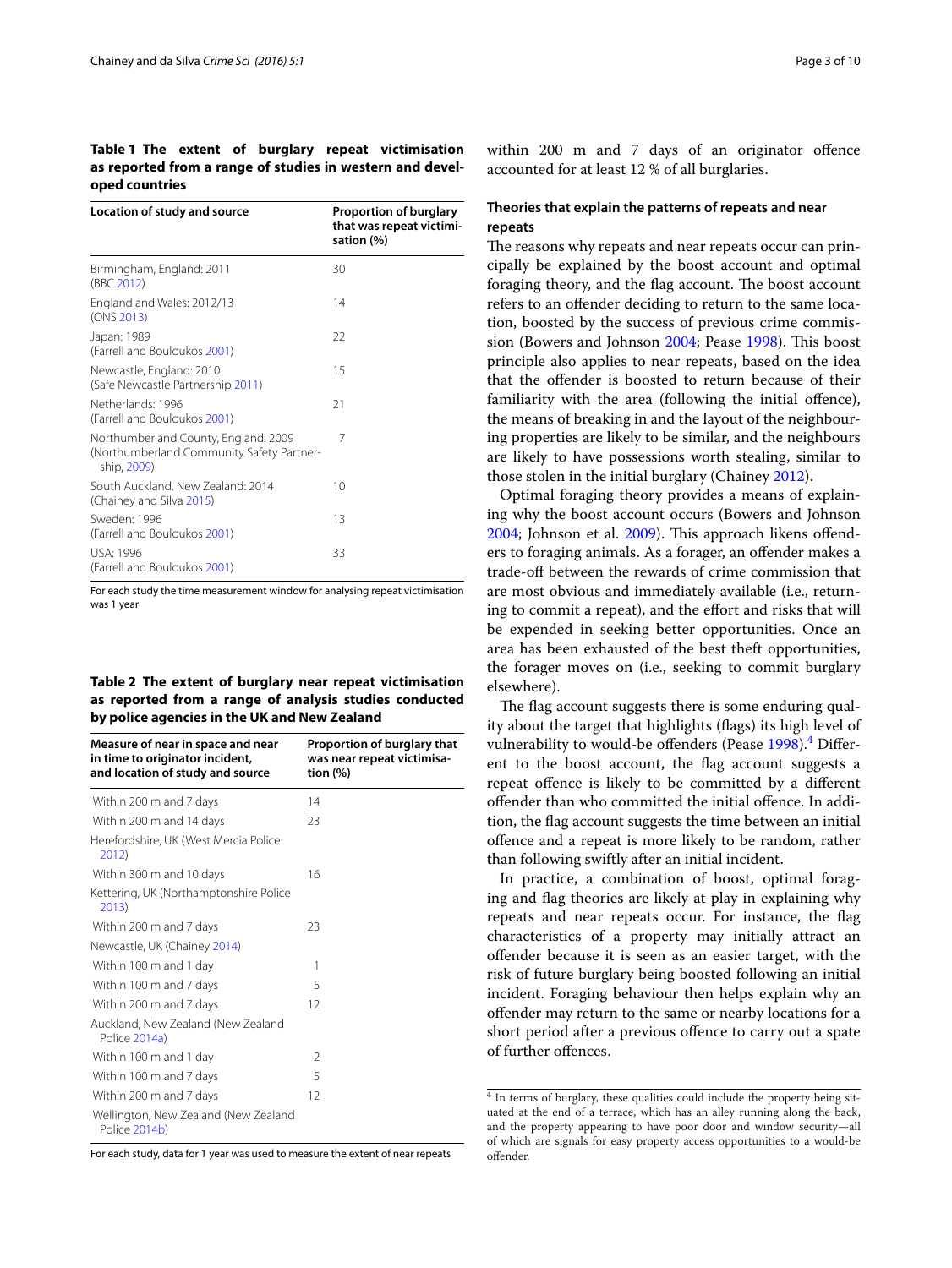# **Crime prevention initiatives designed to counter the risk of repeat and near repeat victimisation**

The key finding from studies that have examined repeat victimisation is that the risk of a second burglary occurring is substantially higher than the risk of the first burglary, but that this risk of a second burglary decays over time. This finding presents opportunities for crime prevention by attempting to counter the risk of the second and other subsequent burglaries to the same property. One of the first crime prevention initiatives that took advantage to prevent domestic burglary by countering the risk of repeats was the Kirkholt Burglary Prevention Project in Rochdale, UK (Forrester et al. [1988](#page-9-25)). After an analysis that identified the high level of repeat victimisation on the Kirkholt housing estate, crime prevention efforts, including improvements in dwelling security, were targeted to those properties that had previously experienced burglary repeats. The result was an 80 % reduction in burglary repeat victimisation, which contributed to an overall reduction of 53 % in burglary across the Kirkholt estate (Forrester et al. [1988\)](#page-9-25). Several burglary prevention initiatives that have since followed the Kirkholt experience<sup>[5](#page-3-1)</sup> have similarly focused on preventing the heightened risk of further burglaries occurring (following an initial incident)[.6](#page-3-2)

The key finding from research into near repeat victimisation is that the risk of burglary to properties near to a recently burgled property is significantly higher than the risk to those properties further away, but that the risk of burglaries to these neighbouring properties decays over time. This finding presents opportunities for burglary prevention by attempting to counter the risk of burglary to nearby properties. One of the first initiatives designed to specifically counter both repeats and near repeats was introduced by Greater Manchester Police in Trafford, UK in 2011. In addition to the targeting of a crime prevention officer to recently burgled properties, officers from the local policing team would conduct door-to-door visits to neighbouring houses on the day after the initial burglary, informing residents about the recent burglary, reassuring them over their likely risk of burglary, and providing practical crime prevention advice to prevent these neighbouring residents being burgled (Fielding and Jones [2012](#page-9-10);

Chainey  $2012$ ).<sup>[7](#page-3-3)</sup> The impact of the crime prevention initiative to counter burglary repeats and near repeats in Trafford was a reduction in burglaries of 42 % in the areas that were targeted.<sup>[8](#page-3-4)</sup> Similar burglary prevention tactics to those introduced in Trafford have been implemented by other police forces in the UK, USA, and Canada, and have contributed to similar reductions (UCL [2014](#page-9-11)).<sup>[9](#page-3-5)</sup>

### <span id="page-3-0"></span>**Policing, burglary, and crime reporting in Brazil**

For the twenty-six states in Brazil, each has a Military Police agency (Policia Militar) that acts as both the front line of law enforcement and the agency that responds to incidents of crime. While a militaristic approach to policing, with a focus towards repression and enforcement has tended to be the tradition in Brazilian police practice, in more recent years an appreciation and adoption of prevention-focused, problemoriented and community policing principles have begun to be adopted by Brazil's Policia Militar (Beato Filho [2008\)](#page-8-10).

Although violent crime is of a particular concern in Brazil with rates exceeding those of many western countries,  $10$ Brazil experiences relatively low levels of domestic burglary. In 2012, the recorded domestic burglary rate in Brazil was 11 burglaries per 100,000 population, compared to the United States (494 per 100,000 population), Australia (659 per 100,000 population), New Zealand (886 per 100,000 population), and England and Wales (402 per 100,000 population) (UNODC [2014](#page-9-27)). The low domestic burglary rate in Brazil is though comparable to most rates experienced in other Latin American countries such as Colombia (47 burglaries per 100,000 population), Mexico (95 per 100,000 population), Panama (9 per 100,000 population), and Paraguay (28.5 per 100,000 population) (UNODC [2014\)](#page-9-27).

Like in western countries, the under-reporting of crime is a problem in Brazil. Results from the 2010 Brazil Vic-timization Survey<sup>[11](#page-3-7)</sup> state that only 33 % of burglary vic-

<span id="page-3-1"></span><sup>5</sup> In a systematic review of repeat victimisation prevention, Grove et al. [\(2012\)](#page-9-26) further identified the promising opportunities for burglary prevention by indicating that initiatives that were designed to prevent repeats experienced an average reduction in burglary of 22 %.

<span id="page-3-2"></span><sup>6</sup> A commonly used prevention tactic involves the deployment of crime prevention officers to burgled homes within 24 h of the burglary occurring (Chainey, [2012](#page-8-6)). The tactic of deploying a crime prevention officer to a recently burgled property aims to respond in a manner that is timely to when the risk of a repeat incident is at its highest, and that any immediate improvements in security and requests for residents to be extra vigilant will resonate for several days after the visit of the crime prevention officer.

<span id="page-3-3"></span> $\sqrt{7}$  The timing of the visits to nearby properties was chosen to coincide with when the previous burglary took place, acting as a possible deterrent (through the presence of a police officer in high visibility uniform) to any returning offender.

<span id="page-3-4"></span><sup>&</sup>lt;sup>8</sup> The overall burglary reduction across Trafford was 27 % (Chainey [2012](#page-8-6)).

<span id="page-3-5"></span><sup>&</sup>lt;sup>9</sup> West Yorkshire Police in Leeds modelled a burglary prevention initiative on the practice from Trafford and experienced a 48 % reduction in burglary (Professional Security [2012\)](#page-9-28).

<span id="page-3-6"></span> $^{10}$  Crime and violence are among the main concerns of Brazilians (CNT/  $\,$ SENSUS [2010](#page-8-11)). The issue of violence is also reflected in changes in the homicide rate in Brazil, increasing from 12 homicides per 100,000 inhabitants in 1980 to 30 homicides per 100,000 inhabitants in 2012 (SIM/DataSUS [2014\)](#page-9-29). In the most recent Brazilian Victimisation Survey, 60 % of respondents stated that safety and crime problems were becoming worse in the country, affecting their sense of security and increasing their fear of crime (Silva and Beato Filho [2013](#page-9-30)).

<span id="page-3-7"></span><sup>&</sup>lt;sup>11</sup> The Brazil Victimisation Survey is completed by visiting residents in their home. The sample unit of the survey is the individual, conducted on persons aged 16 or over and resident in a town of over 15,000 inhabitants. The survey involved conducting 78,008 interviews and was considered representative of Brazil to a confidence level of 95 and 0.4 % margin of error.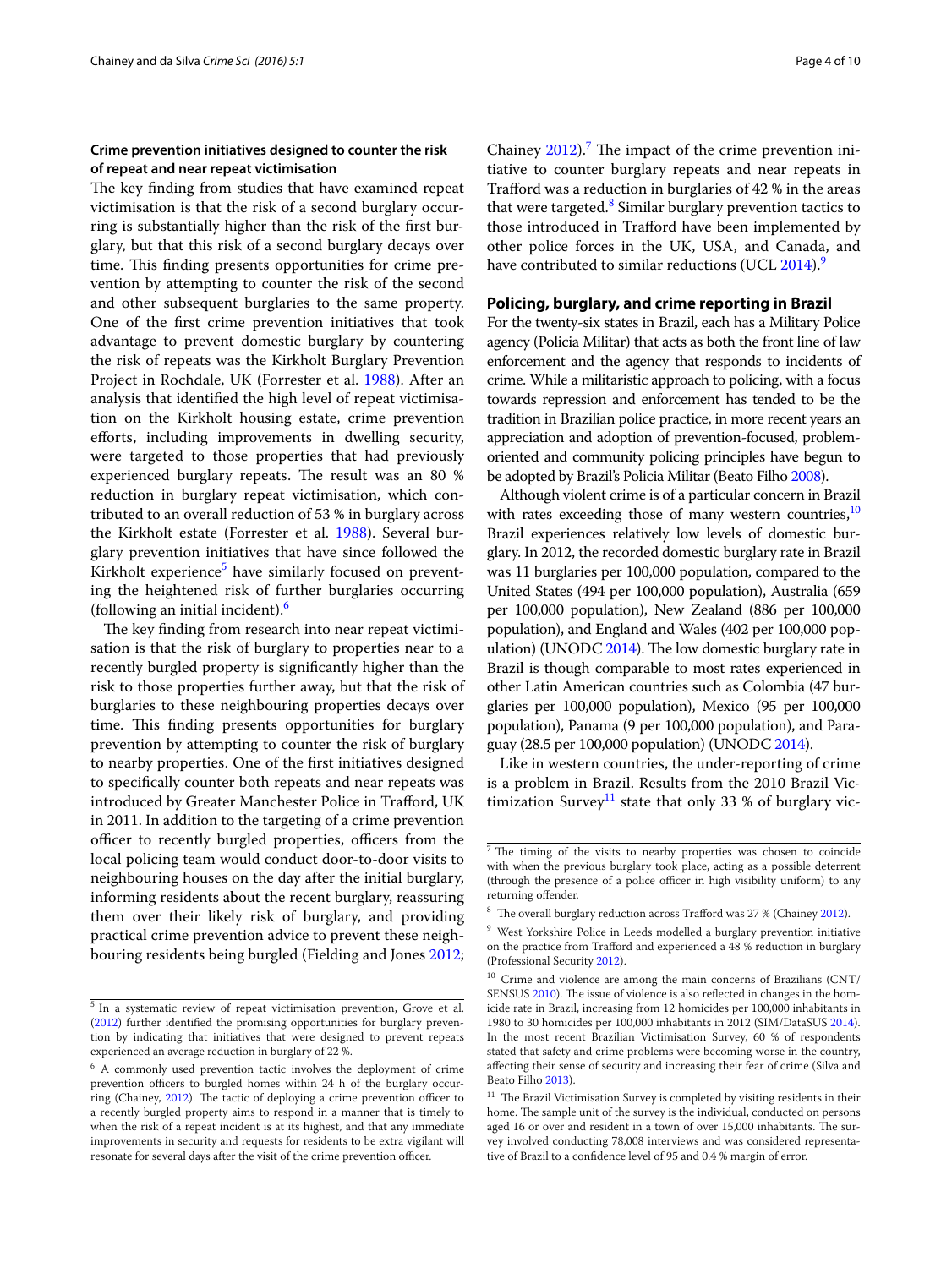tims reported the crime to the police (Silva and Beato Filho [2013](#page-9-30)). This is, however, comparable to a reporting rate for domestic burglary of 36 % in England and Wales (ONS  $2015$ ),<sup>[12](#page-4-2)</sup> and, therefore, suggests comparisons between patterns observed in police recorded burglary data between Brazil and western countries (in particular the UK) are feasible. While additionally there are some concerns over the quality and completeness of crime data recorded by the state police agencies in Brazil (as noted by Murray et al. [2013](#page-9-32)), the crime data we use in the present study is for the state of Minas Gerais which is rated as having high quality police recorded crime data (Fórum Brasileiro de Segurança Pública [2011](#page-9-33)).

# <span id="page-4-0"></span>**Study area and the domestic living infrastructure in Brazilian cities**

The city of Belo Horizonte in Brazil was the chosen area of study. This is because recorded crime data required for the analysis were available, the authors' knowledge of the city, and because Belo Horizonte is a city that is representative of urban living in Brazil. Belo Horizonte is in the southeastern region of Brazil, is capital of the state of Minas Gerais, and is Brazil's third largest metropolitan area with a population of 5.5 million (Brookings [2012](#page-8-12)).

An important contextual difference between Brazilian cities and many cities in western countries relates to urban living. In Brazil, eight of the country's cities feature in the top fifty cities in the world with the most high rise buildings, many of which are for residential purposes. In contrast, only New York City and Chicago are the two US cities included and only London is included as the single UK city in the same top 50. Belo Horizonte is ranked 15th in the world for cities with the most high rise buildings (Emporis [2015](#page-9-34)).

A third of the population of Belo Horizonte live in apartments (in high rise buildings), 9 % of the city's inhabitants live in favelas (irregular settlements), with the remainder mainly living in semi-detached or detached houses (IBGE [2010\)](#page-9-35). In addition to the differences in housing context are the security features that are common to homes in Brazilian cities, typified in Belo Horizonte. Results from the 2010 Brazil Victimisation Survey showed that over 55 % of respondents use security mechanisms in their homes, such as reinforced bars, guard dogs and high fences in order to increase protection against domestic burglary (CRISP/Datafolha/Ministério da Justiça [2011](#page-9-36)). The fortification of domestic properties includes fencing around apartment blocks as well as around semi-detached and detached properties (Caldeira [2000](#page-8-13); Paixão [1991](#page-9-37)). Indeed, results from a recent victimisation survey conducted in Belo Horizonte revealed that more than a half of respondents stated that their homes or apartments had high walls or fences over two metres high, and that 14 % had installed electric fences. 42 % of respondents from the survey also stated they had metal bars installed across the windows of their residence, 37 % reported having extra locks on doors and locks on their windows, and 13 % had installed a burglar alarm in their homes (CRISP [2006](#page-9-38)).

In addition to the physical security features that are built into many Brazilian homes to help protect residents from burglary, many apartment blocks in Brazil have a security guard stationed at the entrance to the building, for all hours of the day. This is a feature that is not exclusive to just apartment blocks that house the wealthy, but is common to all types of apartment blocks. 31 % of respondents to the Belo Horizonte victimisation survey also stated they had seen the presence of private security in their neighbourhood (CRISP [2006\)](#page-9-38). In addition to the presence of security officers is the presence of domestic staff in Brazilian homes. Most residents with at least an average level of income in Brazil, particularly families, employ at least one domestic helper (Brazil Business [2014\)](#page-8-14). This means that when the home owners are at work during the day, these trusted domestic staff occupy their home, and indoing-so provide informal security through their presence.<sup>[13](#page-4-3)</sup>

# <span id="page-4-1"></span>**Method: data, and spatial‑temporal analysis of domestic burglary**

### **Recorded crime data**

Recorded crime data on domestic burglary for 2012 to 2014 were provided by the Policia Militar de Minas Gerais (PMMG) for the city of Belo Horizonte. The crime data included the address of the home that had been burgled, and the date and time of the offence. Between 2012 and 2014 there were 19453 recorded domestic burglaries in Belo Horizonte.

PMMG employ a robust geocoding process to pinpoint within a computer-based mapping environment the exact location of the offence.<sup>14</sup> An assessment of the geocoding accuracy of the domestic burglary data determined the

<span id="page-4-2"></span> $^{12}$  Based on an estimated 560,000 incidents of domestic burglary in a dwelling determined by the Crime Survey of England and Wales and 204,136 domestic burglaries recorded by police forces in England and Wales, for the year ending September 2014 (ONS [2015](#page-9-31)).

<span id="page-4-3"></span> $13$  13 % of women working in the metropolitan region of Belo Horizonte are employed as domestic servants (DIEESE [2013](#page-9-39)).

<span id="page-4-4"></span><sup>&</sup>lt;sup>14</sup> The geocoding process utilises the address as recorded in the crime record to determine the spatial coordinates for the offence. In addition, PMMG use Global Positioning System technology and satellite imagery to help locate the position of a burglary offence occurred when committed to homes in favelas.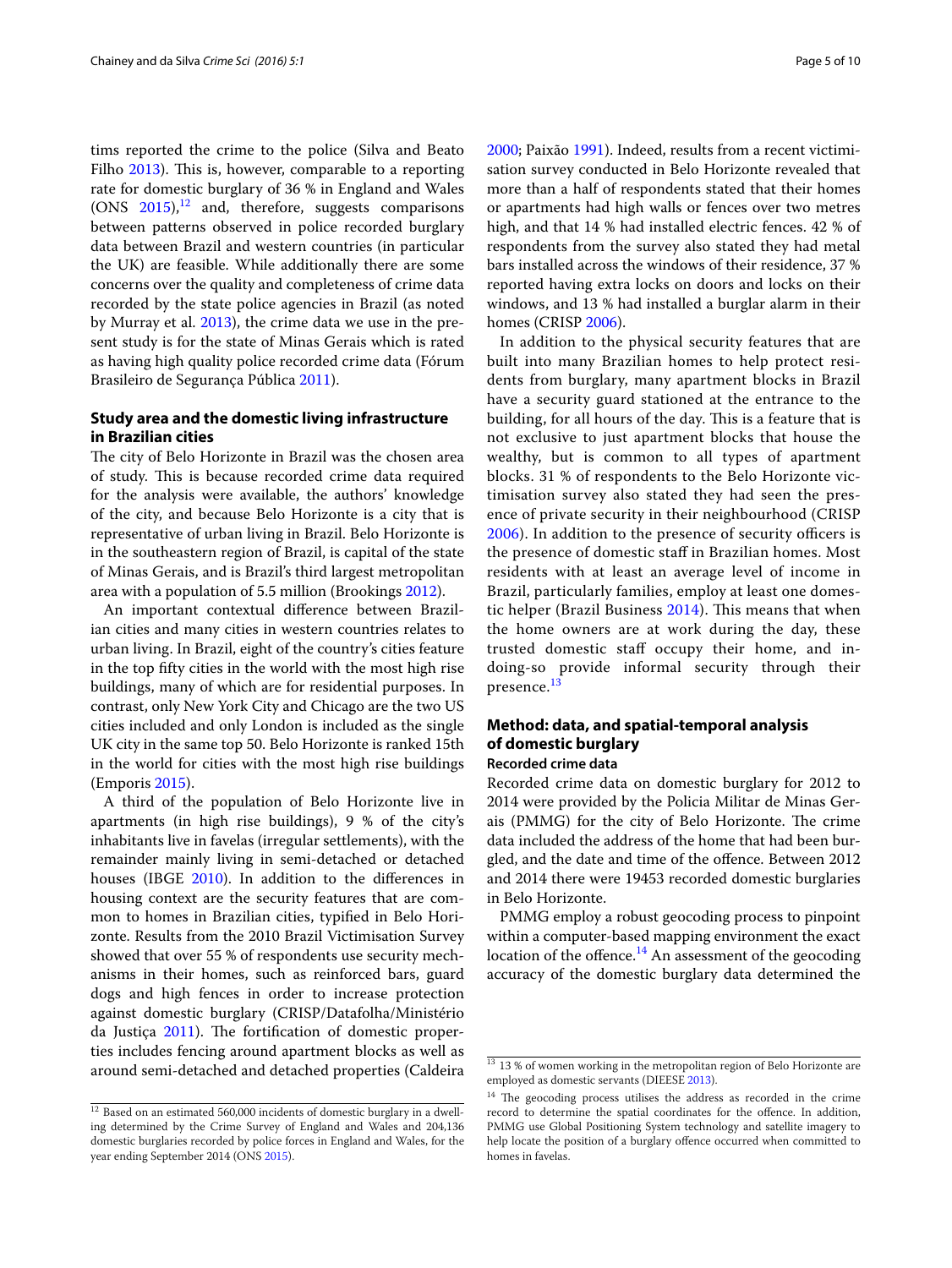data to be at least 95 % accurate $^{15}$  and sufficient in quality for the purposes of the research.

### **Measuring repeat victimisation**

Repeat incidents of burglary were identified using a two stage approach. The first stage identified repeats by selecting those records where the geographic coordinates for the burglary were the same as that for another offence. The address details for each of these offences were then checked to determine that each offence corresponded to the same dwelling, and to remove any that did not (e.g., where the same geographic coordinates referred to two different apartments within a high rise building). The second stage identified repeats based on the same text string recorded in the address field of the crime record. This allowed for addresses to be corroborated between the two selection approaches. The combination of the two approaches resulted in a list of all recorded burglaries at addresses where more than one burglary had occurred.

The list of repeat incidents of burglaries was then analysed to determine the number of addresses that had experienced more than one burglary, the number of repeats (not including the first incident), and the proportion of repeats against the total number of burglaries. The analysis of burglary repeats was conducted for the whole 3 year dataset and for each 1 year period over the 3 years.<sup>16</sup> Further analysis was conducted to determine if the pattern of repeats was statistically significant, using the Near Repeat Calculator (Ratcliffe [2009\)](#page-9-40).

### **Measuring near repeat victimisation**

Near repeats were measured using the Near Repeat Calculator (Ratcliffe [2009](#page-9-40)). This near repeat analysis involved examining the distance and time between burglaries to determine if the pattern of near repeats was statistically significant. The spatial bandwidth in the Near Repeat Calculator was set to 100 m and five bands were applied. The temporal bandwidth in the Near Repeat Calculator was set to 7 days and four bands were applied. Analysis was also conducted to determine the number of offences committed within 100 m and 7 days, within 200 m and 7 days, and within 300 m and 7 days of an originator offence. The spatial and temporal bandwidths and the number of bands were chosen as they provided a means for comparing the extent of near repeats in Belo Horizonte to several

<span id="page-5-1"></span><sup>15</sup> Following the geocoding accuracy measurement process described by Chainey and Ratcliffe [2005.](#page-8-15)

of the results from near repeat victimisation studies for other areas in the world (as reported in Table [2](#page-2-1)).

# <span id="page-5-0"></span>**Results: analysis of repeat victimisation and near repeat victimisation**

# **Repeat victimisation**

Table [3](#page-5-3) shows that during the 2012 to 2014 period, 1226 homes were known to have experienced more than one burglary, and accounted for 2894 burglaries in total, equivalent to 14.9 % of all recorded domestic burglaries in Belo Horizonte. There were 1668 repeat domestic burglaries in Belo Horizonte between 2012 and 2014, equating to 8.6 % of all recorded domestic burglaries during this period.

In any 1 year, 201 to 341 repeat burglaries occurred in Belo Horizonte, accounting for 5.4 % of all recorded domestic burglaries in 2012, 4.8 % in 2013 and 3.2 % in 2014 (see Table [3c](#page-5-3)). This level of burglary repeats experienced in Belo Horizonte was lower than levels of burglary repeats in western countries reported in Table [1](#page-2-0) (where the range of repeat victimisation from these previous studies was 7–33 %).

An analysis of the statistical significance of repeat burglaries (see Table [4](#page-5-4)) revealed that for each year, the pattern of repeat victimisation was significant ( $p = 0.05$ ) within 0–7 days of an originator burglary offence. The

<span id="page-5-3"></span>**Table 3 The extent of domestic burglary repeat victimisa‑ tion in Belo Horizonte, Brazil**

|                        | 2012-2014                                                                | 2012 | 2013 | 2014 |
|------------------------|--------------------------------------------------------------------------|------|------|------|
|                        | (a) Number of locations that experienced a repeat burglary               |      |      |      |
| n locations            | 1226                                                                     | 295  | 293  | 189  |
| more than one burglary | (b) Proportion of burglary that took place at locations that experienced |      |      |      |
| n                      | 2894                                                                     | 636  | 620  | 390  |
| $\%$                   | 14.9                                                                     | 10.0 | 9.0  | 6.2  |
| All burglary           | 19453                                                                    | 6349 | 6854 | 6250 |
|                        | (c) Proportion of burglaries that were repeats                           |      |      |      |
| n                      | 1668                                                                     | 341  | 327  | 201  |
| $\frac{0}{0}$          | 8.6                                                                      | 5.4  | 48   | 3.2  |

### <span id="page-5-4"></span>**Table 4 The statistical significance of burglary repeat vic‑ timisation in Belo Horizonte, Brazil**

|                | 2012          | 2013         | 2014         |
|----------------|---------------|--------------|--------------|
| $0 - 7$ days   | $p \le 0.05$  | $p \le 0.05$ | $p \le 0.05$ |
| $8-14$ days    | $p \leq 0.05$ | $p \le 0.05$ | n.s.         |
| $15-21$ days   | n.s.          | n.s.         | $p \le 0.05$ |
| $22 - 28$ days | p < 0.05      | n.s.         | n.s.         |

 $p = 0.05$ . Temporal bandwidth 7 days, four bands

<span id="page-5-2"></span><sup>&</sup>lt;sup>16</sup> This analysis approach allowed for the effects of the time-window for measuring repeats to be assessed for its impact on the extent of repeat victimisation in Belo Horizonte, and to allow comparison to the levels of repeat victimisation reported in Table [1](#page-2-0) where each study was based on measuring repeats using one year of crime data.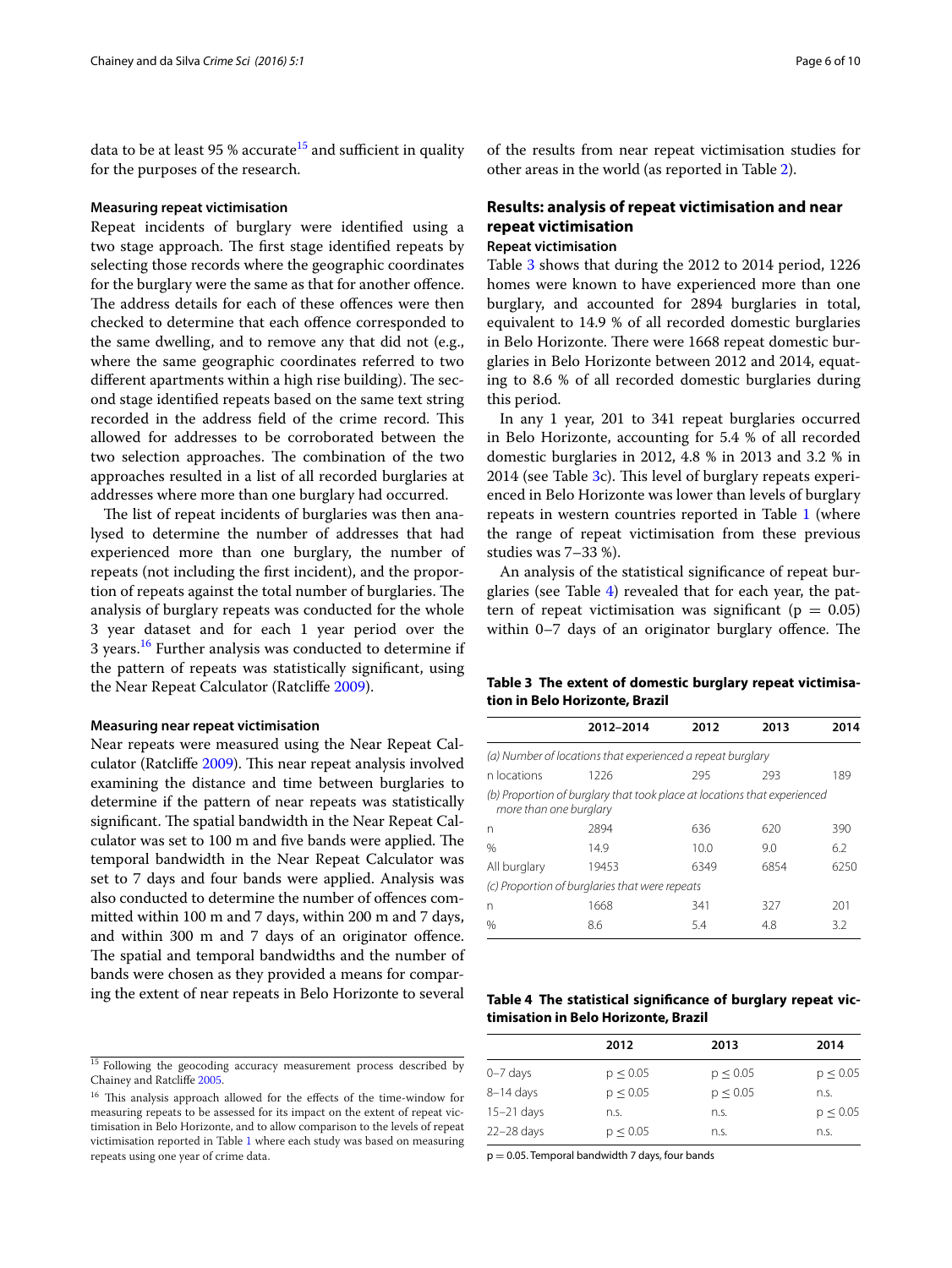pattern of repeat victimisation was not statistically significant ( $p = 0.05$ ) for each year between 8-14, 15-21 and 22–28 days of an originator burglary. These results indicate that in Belo Horizonte, a repeat burglary is more likely to occur swiftly after (and within 7 days) of a previous burglary offence, rather than at any other time.

### **Near repeat victimisation**

Table [5](#page-6-1) shows the pattern of near repeats in Belo Horizonte was statistically significant ( $p \leq 0.05$ ) for fourteen of the twenty different spatial and temporal bands. All of the six bands within 0 to 21 days and within 1 to 200 m of originator incidents were statistically significant and displayed the highest levels of risk in comparison to other bands.

Table [6](#page-6-2) shows the number and proportion of near repeats (of all domestic burglary) for different spatial and temporal bands. Although the pattern of near repeats was statistically significant for most of the spatial and temporal bands that were closest (in space and time) to originator incidents, less than 6 % of all recorded domestic burglaries were near repeats within 200 m and 7 days of an originator offence. These levels of near repeat burglaries experienced in Belo Horizonte were much lower than levels of near repeat burglaries found from analysis in the UK and New Zealand (as reported in Table [2](#page-2-1)),

<span id="page-6-1"></span>**Table 5 Spatial and temporal bands for which near repeats of burglaries were statistically significant in Belo Horizonte, Brazil**

|               | $0-7$ days           | $8-14$ days           | $15-21$ days          | 22-28 days           |
|---------------|----------------------|-----------------------|-----------------------|----------------------|
| $1 - 100$ m   | 1.42<br>$p \le 0.05$ | 1.18<br>$p \leq 0.05$ | 1.21<br>$p \leq 0.05$ | n.s.                 |
| $101 - 200$ m | 1.24<br>$p \le 0.05$ | 1.18<br>$p \leq 0.05$ | 1.11<br>$p \le 0.05$  | n.s.                 |
| $201 - 300$ m | 1.15<br>p < 0.05     | n.s.                  | n.s.                  | 1.09<br>$p \le 0.05$ |
| $301 - 400$ m | 1 1 1<br>p < 0.05    | 1.11<br>$p \le 0.05$  | 1.07<br>$p \le 0.05$  | n.s.                 |
| $401 - 500$ m | 1.18<br>p < 0.05     | 1.09<br>p < 0.05      | 1.07<br>p < 0.05      | n.s.                 |

<span id="page-6-2"></span>**Table 6 The proportion of near repeats for three different definitions of near in space and near in time**

| Near repeat definition  | Number of near repeats<br>and proportion of all burglary |  |
|-------------------------|----------------------------------------------------------|--|
| Within 100 m and 7 days | 242 (2.2 %)                                              |  |
| Within 200 m and 7 days | 657 (5.8 %)                                              |  |
| Within 300 m and 7 days | 1430 (12.7 %)                                            |  |

where the comparable levels (for burglaries within 200 m and 7 days of an originator offence) were between 12 and 23 % of all domestic burglaries.

### <span id="page-6-0"></span>**Discussion and implications**

The analysis of burglary for the city of Belo Horizonte has revealed that patterns of repeat and near repeat victimisation are statistically significant, with these patterns following the common typology of the greater level of risk being soon after an initial burglary offence, and additionally for near repeats, the highest level of risk being to those properties that are closest to where the previous burglary offence took place. However, the analysis has also revealed that levels of burglary repeats and near repeats were much lower than those found from studies in western countries. For example, the level of burglary repeats in Belo Horizonte in 2014 was half of that measured in the rural UK county of Northumberland and a ninth of the levels of repeats for the city of Birmingham (UK). Similarly, the extent of burglary near repeats in Belo Horizonte was no more than half the levels of those found from studies in the UK and New Zealand.

An initial indication of differences between experiences of domestic burglary in Brazil and experiences of domestic burglary in the UK, USA and other western countries was illustrated by the differences in domestic burglary rates between these countries. The underreporting of crime is an issue in Brazil, like it is in many other western countries, however, the similarity in crime reporting levels between Brazil and England and Wales suggests the under-reporting of crime in Brazil is unlikely to fully explain the differences in domestic burglary rates. In addition, the assessment of the police crime recording standards of the data used in the research suggests that confidence can be placed in the findings, and that a real difference does exist in the levels of repeats and near repeats experienced in Belo Horizonte in comparison to similar studies in western countries.

The domestic housing infrastructure in Brazilian cities is very different to that in many western countries. Many more domestic properties in Brazil have situational prevention measures, such as perimeter fences and security guards, implemented as standard to improve domestic safety. While the current research study has not statistically examined the relationship between differences in housing infrastructure in Belo Horizonte and western countries, we offer a theoretical reason for explaining the differences in repeats and near repeats in relation to these international contextual differences in housing infrastructure.

The primary theories that explain repeat and near repeat victimisation are the boost account and foraging theory, and the flag account. For a property to be singled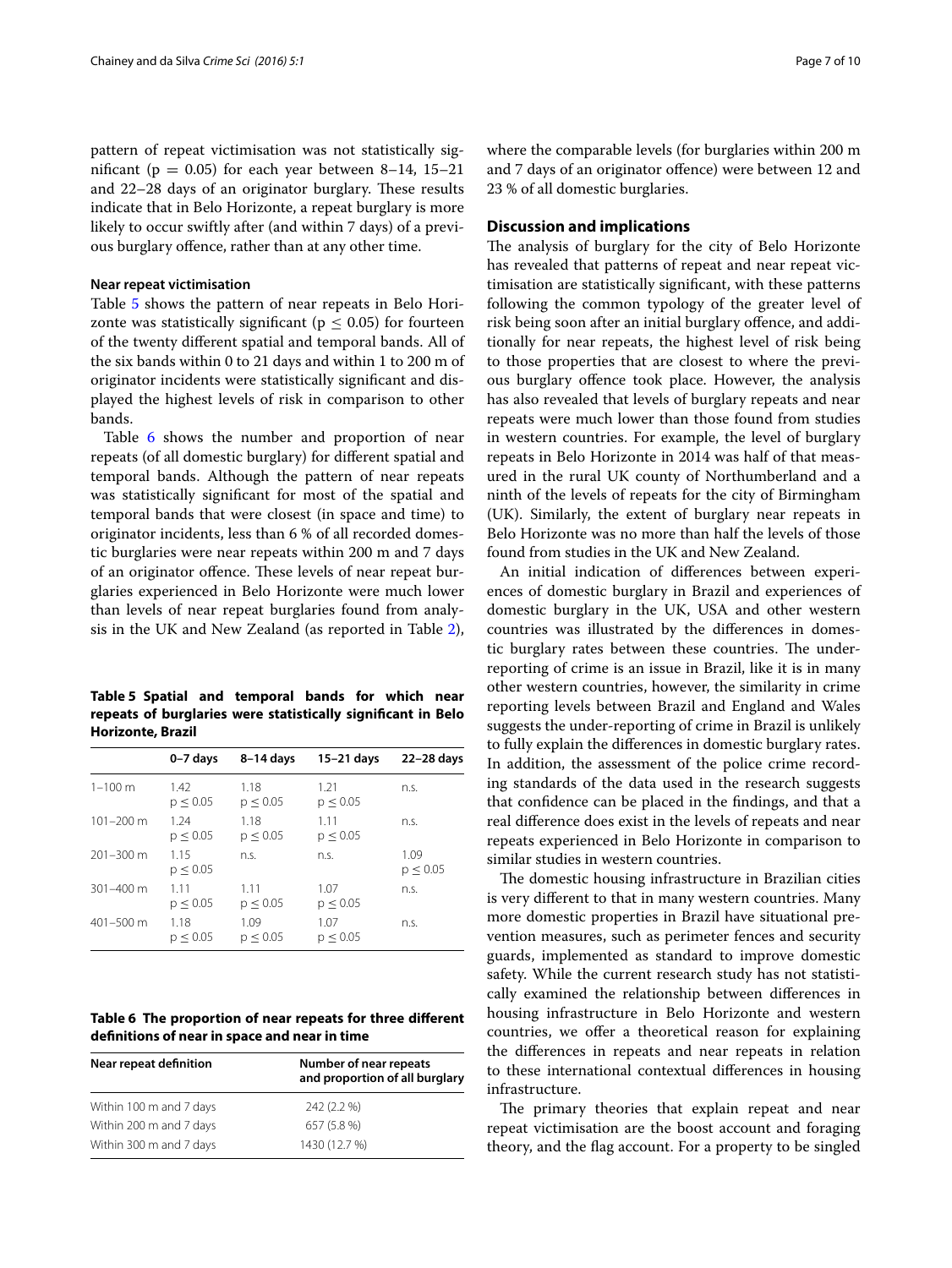out by an offender as a suitable target for an initial burglary requires that property to typically display some enduring characteristic that makes it more vulnerable than others. In Belo Horizonte, the opportunities to commit burglary are considered to be lower due to the higher levels of in-built situational crime prevention that fortify homes from would-be offenders. In addition, within favelas, the close proximity of dwellings and an often high level of social capital can ward off burglars (Villareal and Silva [2006\)](#page-9-41). Furthermore, the common style of living in high rise apartment blocks in Brazilian cities such as Belo Horizonte, may also act in naturally limiting the opportunities for burglary. For instance, it is anticipated to be more difficult for an offender to determine if a home is unoccupied (and, therefore, a potential target for burglary) if it is on a level above the ground floor. It is, therefore, likely that the combination of a greater level of situational crime prevention and more high rise apartments in a Brazilian urban setting results in a lower prevalence of flag account opportunities that explain burglary offending, and as a result lower levels of burglary repeat victimisation that are associated with the flag account explanation.

In Brazil, when a home is burgled it has typically required the offender to overcome the perimeter fencing that is present, the metal bars across doors and windows, the security guard at the entrance to the apartment block or domestic staff who are present in the dwelling, both on entry and exit. This comes with risks and extra effort to overcome, and although an offender may have escaped undetected after committing an initial offence, the experience of this recent offence is likely to increase the vigilance of the home owners and the other people who are present (i.e., security and domestic staff) in preventing a repeat offence from occurring soon. This suggests that the boost account for explaining burglary repeats is likely to be less prevalent in the Brazilian context. Foraging behaviour, involving seeking additional nearby opportunities, may also be limited due to the risks and efforts required to overcome the in-built situational crime prevention measures that are present at the nearby properties. Combined, if the limited opportunities in utilizing boosts and further foraging following the commission of a previous burglary offence influences offender decision-making, then it is likely that fewer repeats and near repeats will occur swiftly after an initial offence.

Impressive results in crime reduction quickly gain interest across the international police community. However, the sharing of good practice on what has worked to reduce crime requires not only an understanding of the tactics and initiatives that were applied, but also an appreciation of whether the context in which replication is to take place is likely to produce similar results. This

means that tactics and strategies that have been used elsewhere to predict and prevent domestic burglary by countering patterns of repeats and near repeats will only have a high level of impact if the extent of repeats and near repeats account for a large proportion of all domestic burglaries.

Effective burglary prevention programmes such as those in Manchester and Edmonton displayed high levels of burglary repeats and near repeats prior to the implementation of the initiatives to counter the risk of repeats and near repeats. In areas where the levels of repeats and near repeats are not as high, the impact of the same tactics and strategies are likely to have less impact (i.e., there are fewer burglaries that can be countered using tactics to prevent repeats and near repeats). This means that burglary prevention programmes that focus on reducing repeat and near repeat victimisation are likely to have less of an impact in reducing burglary in Belo Horizonte and in other Latin American cities where levels of repeats and near repeats are low. As an estimate for Belo Horizonte, taking the example of 2014 where burglary repeat victimisation and near repeat victimisation accounted for 3.2 and 5.8 % respectively of all burglaries, a crime prevention programme designed specifically to counter repeats and near repeats may only yield an overall burglary reduction of 9 %. In addition, the results from Belo Horizonte also suggest that predictive policing software that includes algorithms for predicting burglary based on the patterns of repeats and near repeats may not be as effective in Latin American countries where domestic living and housing infrastructure differ greatly to the western cities on which the software has been designed.

At present, victimisation surveys in Brazil do not probe on experiences of repeat victimisation, so little else is available other than recorded crime data that allows for analysis of the extent of these experiences. Also, to date, research in Brazil has not been conducted that has involved interviewing offenders about their decisionmaking in selecting properties to burgle and whether the concepts of the boost and flag accounts feature in this decision-making. This type of questioning of offenders is an obvious area for future research that will allow the examination of whether these contextual differences between Brazil (and other Latin American countries) and western countries influence offender decision-making.<sup>[17](#page-7-0)</sup> Additional areas for future research could involve

<span id="page-7-0"></span><sup>&</sup>lt;sup>17</sup> In particular, little is known about the differences in the levels of attempted burglary between Latin American and western countries, and the impact a failed attempt at committing a burglary has on boosting the offender to return to the same property or seek other burglary opportunities nearby. In the Latin American context where the successful commission of burglary may be lower, examining the impact of failed attempts to commit burglary on how it then influences future offending behavior would benefit from further research.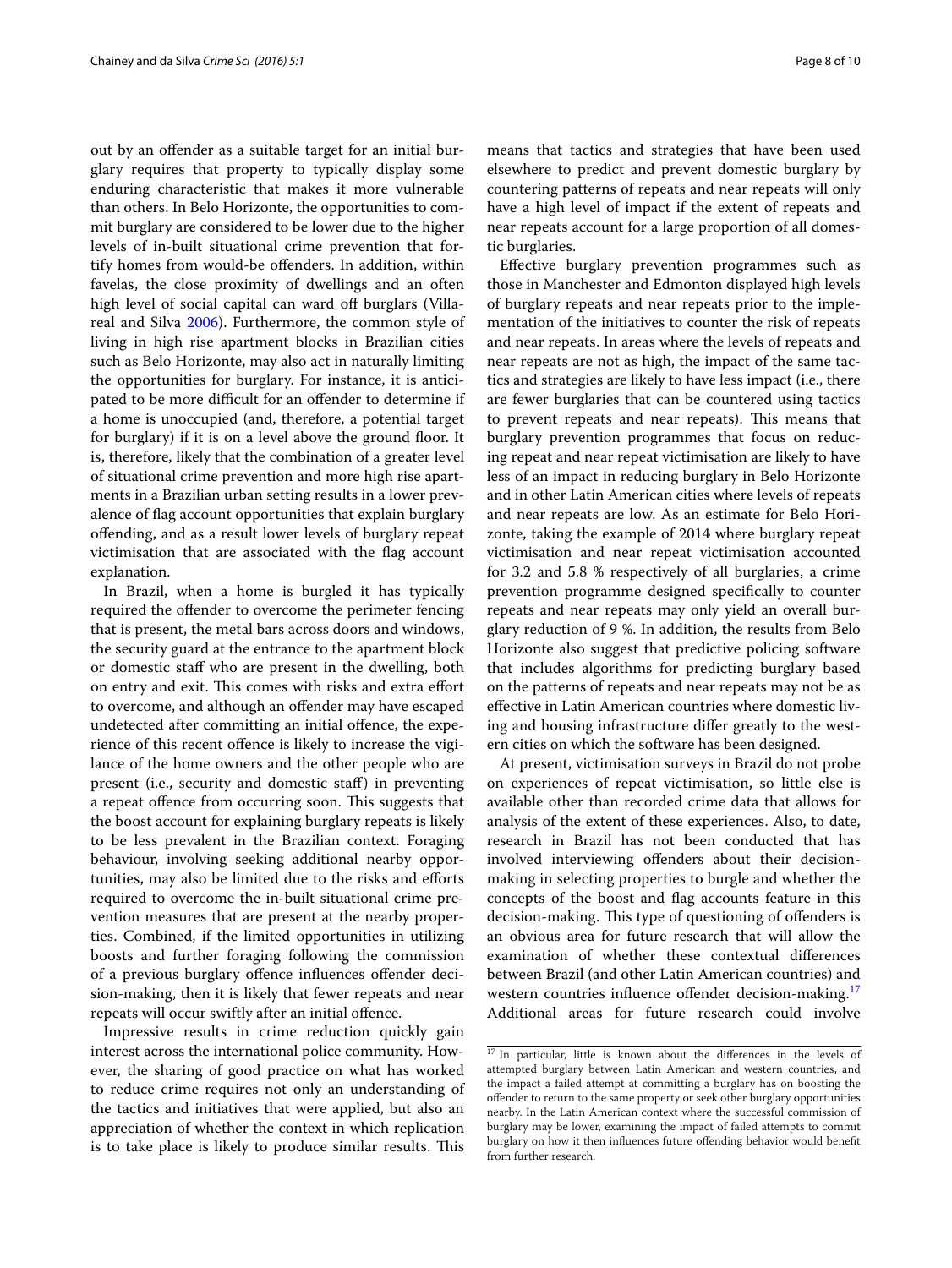analysis of burglary near repeat patterns in relation to differences in burglary rates, housing density and housing type, and research that aims to distinguish whether it is the preponderance of high rise buildings, or whether the presence of situational domestic security (such as perimeter fencing, security guards, or the presence of domestic staff) are the reasons for lower rates of burglary and lower levels of repeat and near repeat victimisation in Brazilian cities.

### <span id="page-8-4"></span>**Conclusions**

Policing agencies often draw from the successful practice of others, and apply this practice to the crime problems they experience. However, rather than just applying what has worked for someone else in reducing crime, police decision-makers must also determine how the practice works and if it is applicable to their context. Patterns of repeat victimisation and near repeat victimisation have been observed in many studies conducted in western countries, with these patterns considered to provide a practical means for police agencies to predict and prevent further burglaries from occurring.

This research has shown that the extent of burglary repeat and near repeat victimisation in Belo Horizonte was much lower than observed in similar studies in cities in western countries. The lower rates of burglary in Brazil, and the lower levels of burglary repeats and near repeats in Belo Horizonte suggest there is an important contextual difference between the commission of and opportunties for burglary in Brazil when compared to western countries. We argue that this contextual difference is likely to be due to differences in domestic living and housing infrastructure, with dwellings in Brazil tending to be designed or purposefully adapted to provide higher levels of situational domestic security when compared to dwellings in cities in western countries. While further research into understanding how differences in the domestic living infrastructure in Brazil influences offender decision-making would be useful, the study illustrates the importance of examining whether the crime patterns on which successful crime prevention practice is based are similarly present where this practice is being considered for replication. In terms of applying the prevention practice for reducing burglary by predicting where burglaries are likely to occur (based on patterns of repeat and near repeat victimisation), the current study shows that in a Brazilian urban context the same practice will likely yield lower levels of burglary reduction.

#### **Authors' contributions**

Spencer Chainey is the lead author of this article. Spencer conceived the idea of the research, planned its design, conducted the majority of the analysis and drafted the manuscript. Braulio Silva sourced the recorded crime data,

provided comment on the research results, and drafted sections relating to the contextual characteristics of Brazil and Belo Horizonte. Spencer has visited Belo Horizonte on several occasions, met with the Policia Militar of Minas Gerais (with Braulio) to support the research and discuss the results. Braulio has approved the final version of the article. We are accountable for all aspects of the work and ensure that questions related to the accuracy or integrity of any part of the work will be appropriately investigated and resolved. Both authors read and approved the final manuscript.

#### **Author details**

<sup>1</sup> Department of Security and Crime Science, University College London, 35 Tavistock Square, London, England, UK.<sup>2</sup> Department of Sociology, Federal University of Minas Gerais, Belo Horizonte, Brazil.

#### **Acknowledgements**

The research (involving a visit to Belo Horizonte to conceive the research, examine police recorded crime data, conduct preliminary analysis and conduct field visits to areas of different housing types) was supported by an award from the Santander Universities Research Catalyst Awards for 2014. The completion of the research and manuscript preparation was supported by each of the author's universities.

### **Competing interests**

The authors declare that they have no competing interests.

Received: 2 July 2015 Accepted: 27 January 2016 Published online: 06 February 2016

#### **References**

- <span id="page-8-1"></span>Azavea. (2015). *Next generation predictive policing*. [https://www.hunchlab.com.](https://www.hunchlab.com) Accessed May 27, 2015.
- <span id="page-8-7"></span>BBC. (2012). *Could 'predictive policing' help prevent burglary?* [http://www.bbc.](http://www.bbc.co.uk/news/uk-19623631) [co.uk/news/uk-19623631](http://www.bbc.co.uk/news/uk-19623631) Accessed May 27, 2015.
- <span id="page-8-10"></span>Beato Filho, C. C. (2008). *Compreendendo e Avaliando Projetos de Segurança Publica*. Belo Horizonte: Editora UFMG.
- <span id="page-8-2"></span>Bernasco, W. (2008). Them again? Same-offender involvement in repeat and near repeat burglaries. *European Journal of Criminology, 5*, 411–431.
- <span id="page-8-5"></span>Bowers, K. J., & Johnson, S. D. (2004). Who commits near repeats? A test of the boost explanation. *Western Criminology Review, 5*, 3.
- <span id="page-8-3"></span>Bowers, K. J., & Johnson, S. D. (2005). Domestic burglary repeats and spacetime clusters: The dimensions of risk. *European Journal of Criminology, 2*(1), 67–92.
- <span id="page-8-0"></span>Bowers, K. J., Johnson, S., & Pease, K. (2004). Prospective hotspotting: The future of crime mapping? *British Journal of Criminology, 44*(5), 641–658.
- <span id="page-8-14"></span>Brazil Business. (2014). *Rules for domestic workers in Brazil*. [http://thebrazilbusi](http://thebrazilbusiness.com/article/rules-for-domestic-workers-in-brazil)[ness.com/article/rules-for-domestic-workers-in-brazil.](http://thebrazilbusiness.com/article/rules-for-domestic-workers-in-brazil) Accessed May 27, 2015.
- <span id="page-8-12"></span>Brookings. (2012). *Belo Horizonte metropolitan area profile*. [http://www.](http://www.brookings.edu/about/programs/metro//%7e/media/Research/Files/Papers/2012/11/30-metro-brazil-economy/30-brazil-profiles-en/Belo-Horizonte.pdf) [brookings.edu/about/programs/metro//~/media/Research/Files/](http://www.brookings.edu/about/programs/metro//%7e/media/Research/Files/Papers/2012/11/30-metro-brazil-economy/30-brazil-profiles-en/Belo-Horizonte.pdf) [Papers/2012/11/30-metro-brazil-economy/30-brazil-profiles-en/Belo-](http://www.brookings.edu/about/programs/metro//%7e/media/Research/Files/Papers/2012/11/30-metro-brazil-economy/30-brazil-profiles-en/Belo-Horizonte.pdf)[Horizonte.pdf](http://www.brookings.edu/about/programs/metro//%7e/media/Research/Files/Papers/2012/11/30-metro-brazil-economy/30-brazil-profiles-en/Belo-Horizonte.pdf). Accessed May 27, 2015.
- <span id="page-8-13"></span>Caldeira, T. P. (2000). *A cidade de muros: Crime, segregação e cidadania em São Paulo*. São Paulo: EDUSP.
- <span id="page-8-6"></span>Chainey, S. P. (2012). *JDI Brief: Predictive mapping (predictive policing).* London: UCL.<http://discovery.ucl.ac.uk/1344080/>. Accessed May 27, 2015.
- <span id="page-8-9"></span>Chainey, S. P. (2014). *Examining the extent to which hotspot analysis can support spatial predictions of crime*. Ph.D. thesis, Department of Security and Crime Science, University College London.
- <span id="page-8-15"></span>Chainey, S. P., & Ratcliffe, J. H. (2005). *GIS and crime mapping*. London: Wiley.
- <span id="page-8-8"></span>Chainey, S. P., & Silva, B. (2015). *The predictability of domestic burglaries in Belo Horizonte: translating repeats, near repeats and hotspot analysis to a Brazilian context*. Presentation at the international crime and intelligence analysis conference, Manchester, 2015. [http://www.ucl.ac.uk/](http://www.ucl.ac.uk/jdi/events/int-CIA-conf/icia-15/ICIAC15_6B_SCHAINEY.pdf) [jdi/events/int-CIA-conf/icia-15/ICIAC15\\_6B\\_SCHAINEY.pdf.](http://www.ucl.ac.uk/jdi/events/int-CIA-conf/icia-15/ICIAC15_6B_SCHAINEY.pdf) Accessed May 27, 2015.
- <span id="page-8-11"></span>CNT/SENSUS. (2010). *Pesquisa de Opinião Pública Nacional*—*Rodada 100. Relatório de cruzamentos. 25 a 29 de janeiro de 2010*. Available at [http://](http://www.cnt.org.br/Imagens%2520CNT/PDFs%2520CNT/Pesquisa%2520CNT%2520Sensus/2010/100%2520Cruzamento.pdf)